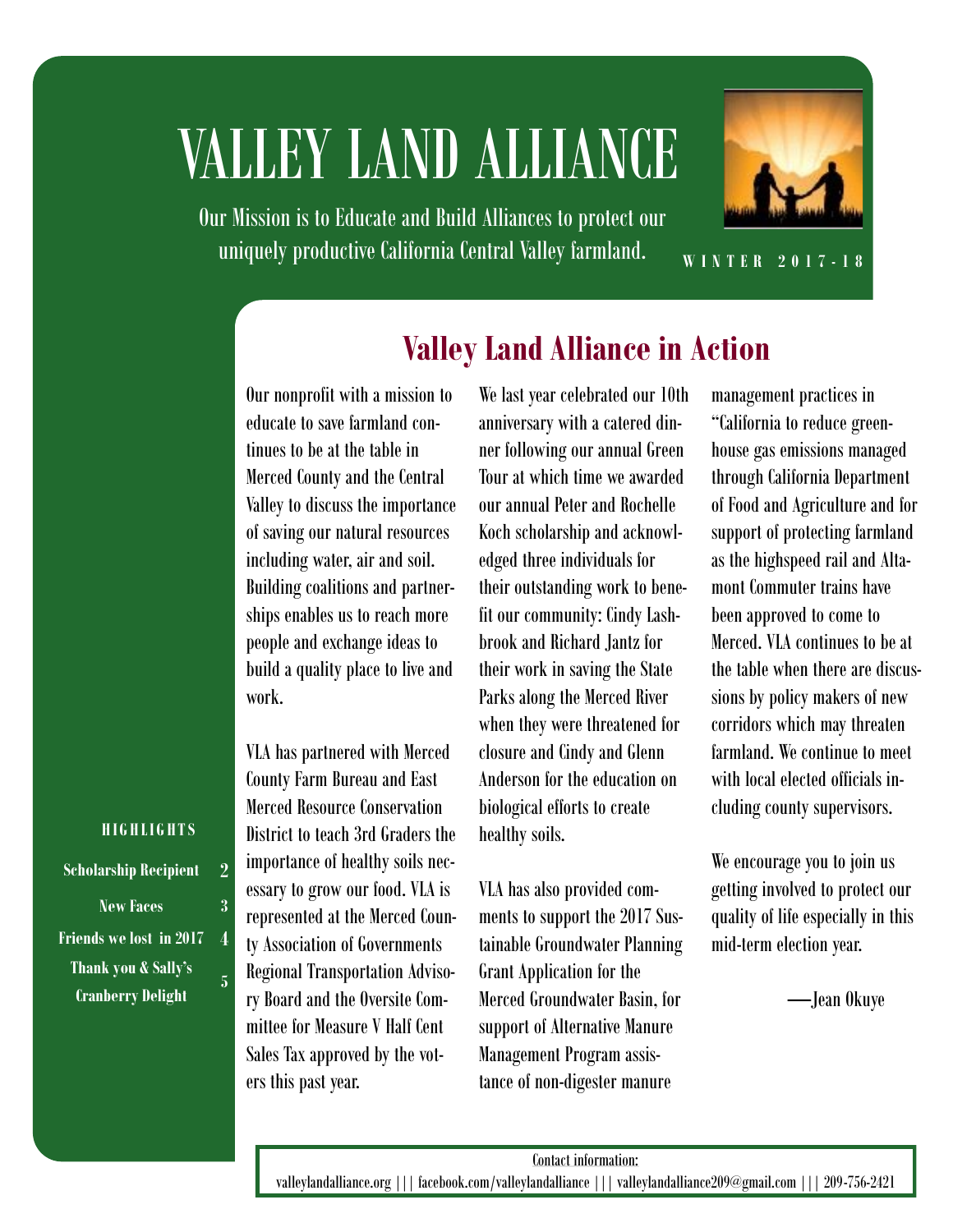### **Valley Land Alliance Awards 3rd Annual Peter & Rochelle Koch Scholarship to UC Merced Student**



### **Mariam Beg**

& Rochelle Koch Scholar-Last spring, Valley Land Alliance awarded its 2017 Peter ship to Mariam Beg, a UC Merced student majoring in environmental engineering. Beg's current passions are in sustainability and environmental justice, areas she has been able to explore and be active in while studying at UC Merced. While enrolled in course taught by Professor Joshua Viers, a watershed scientist, she learned about water contamination, specifically how nitrates affect Merced County and the Central Valley.

She is involved with sus-

tainable and green efforts on campus, including Engineers for Sustainable World (ESW) whose mission is to address the sustainability challenges of the modern world and Vanguard, the University's engineering student council. She ultimately would like to receive



a PhD in civil and environmental engineering with an eye towards opening a water treatment clinic in her native Lucknow, India.

The Peter and Rochelle Koch Scholarship was established to award a UC Merced student whose interests align closely with that of Valley Land Alliance.

VLA would like to congratulate this year's recipient and wish her the best on her educational and social justice journey.

Thanks to the VLA Scholarship Committee for helping read the applications. Additionally, thanks to Linda Zubke, Assistant Dean for Student Support at UC Merced' School of Engineering, for helping get the word out to the University community. Next year's scholarship cycle will be available on UC Merced Common Application for scholarships in midspring. This will help streamline the process and make this opportunity available to more interested students. For more information, contact any VLA member.

—Luis Enrique Flores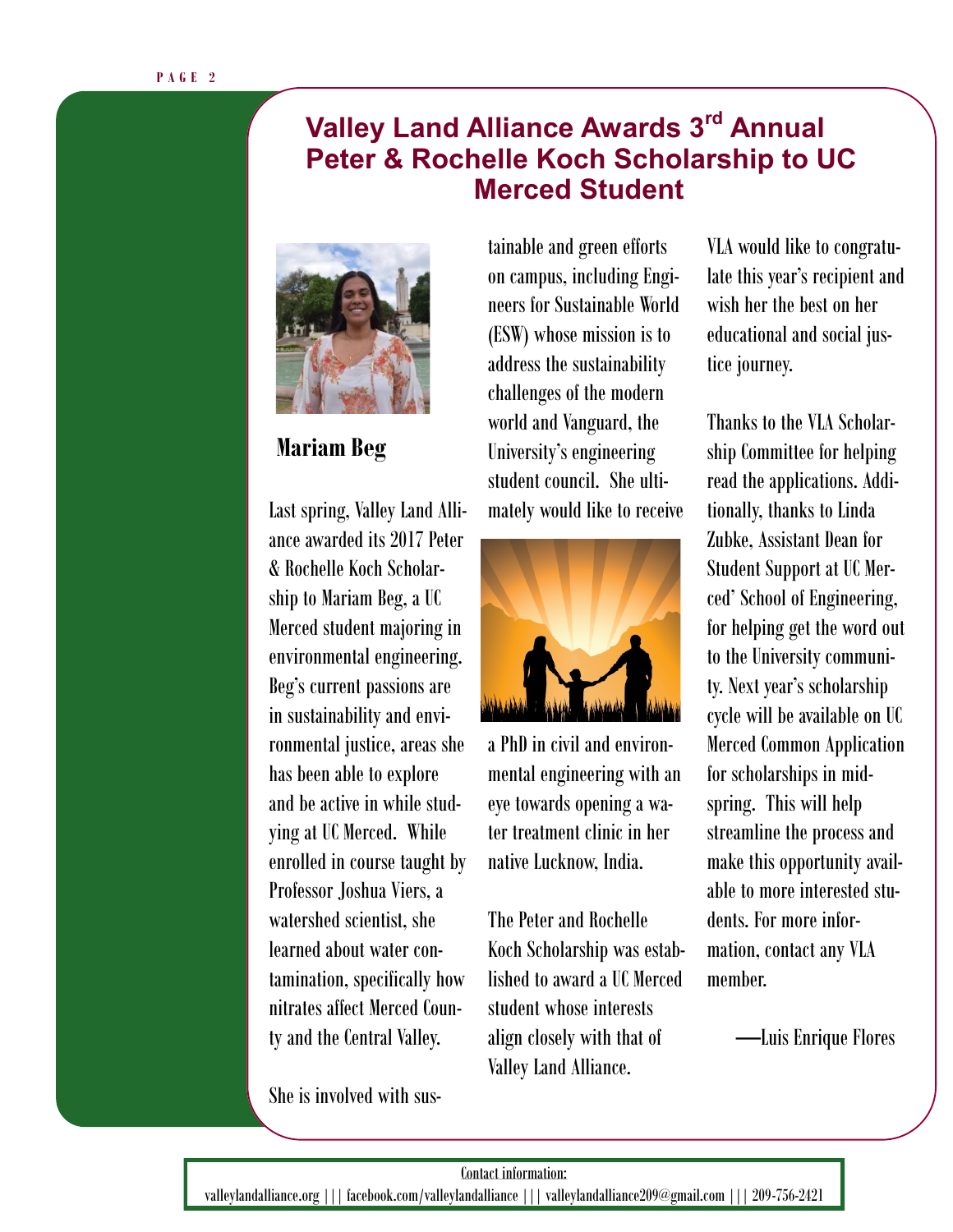### New Faces: Matt Qualls, Sally Magneson and Kimberly Rodriguez

#### **Message from Matthew Qualls:**

Hi, my name is Matthew Qualls. I am a Nurse Practitioner in the Emergency Department at Mercy Medical Center, Merced. I am a new Central Valley transplant all the way from West Virginia. I have been involved with the VLA only for a few months. I decided to join the VLA because I believe we must protect our farm lands and water sources. As the population increases in the coming generations, land and water will become scarce resources. We must responsibly develop land while consciously remembering the importance of land conservation. We were given this beautiful planet with its many resources. We are only stewards and must do everything we can to protect those resources for future generations and to ensure the survival of our species.

#### **Meet Sally Magneson and Kimberly Rodriguez**

Sally Magneson is originally from Philadelphia. She has worked with the VLA since it began in 2006 and became a board member after her husband, Charlie, a charter member of VLA, became ill. Coming from a farmer family she is concerned about farmland being paved over. She believes that we have some of the most valuable agricultural land and that we should do all that we can to protect it.

Kimberly Rodriguez is a recent graduate of UC Merced. She graduated with a Bachelors degree in Earth System Science. She is originally from Oakley. She is the new web designer for VLA. In the future she would like to become an environmental lawyer. She is enthusiastic to work for VLA.

### Having trouble breathing?

For patients with asthma, that has been a difficult task recently. With the wildfires in California coupled with the already poor air quality in the Central Valley, many asthmatics have had to turn to their local urgent cares or emergency departments for assistance. Local emergency departments and urgent cares have seen an increase in patients coming in for asthma exacerbations. An asthma exacerbation, or asthma attack, is when the airway becomes inflamed and swollen, resulting in difficulty breathing and wheezing. Many triggers exist in the Central Valley, such as pollen, mold, dust mites, pets, poor air quality, and cold dry air during the Winter months. So, if you know someone who suffers from asthma, or suffer from asthma yourself, make sure you have a rescue inhaler available if needed. Also check to make sure the inhaler is not expired. —Matthew Qualls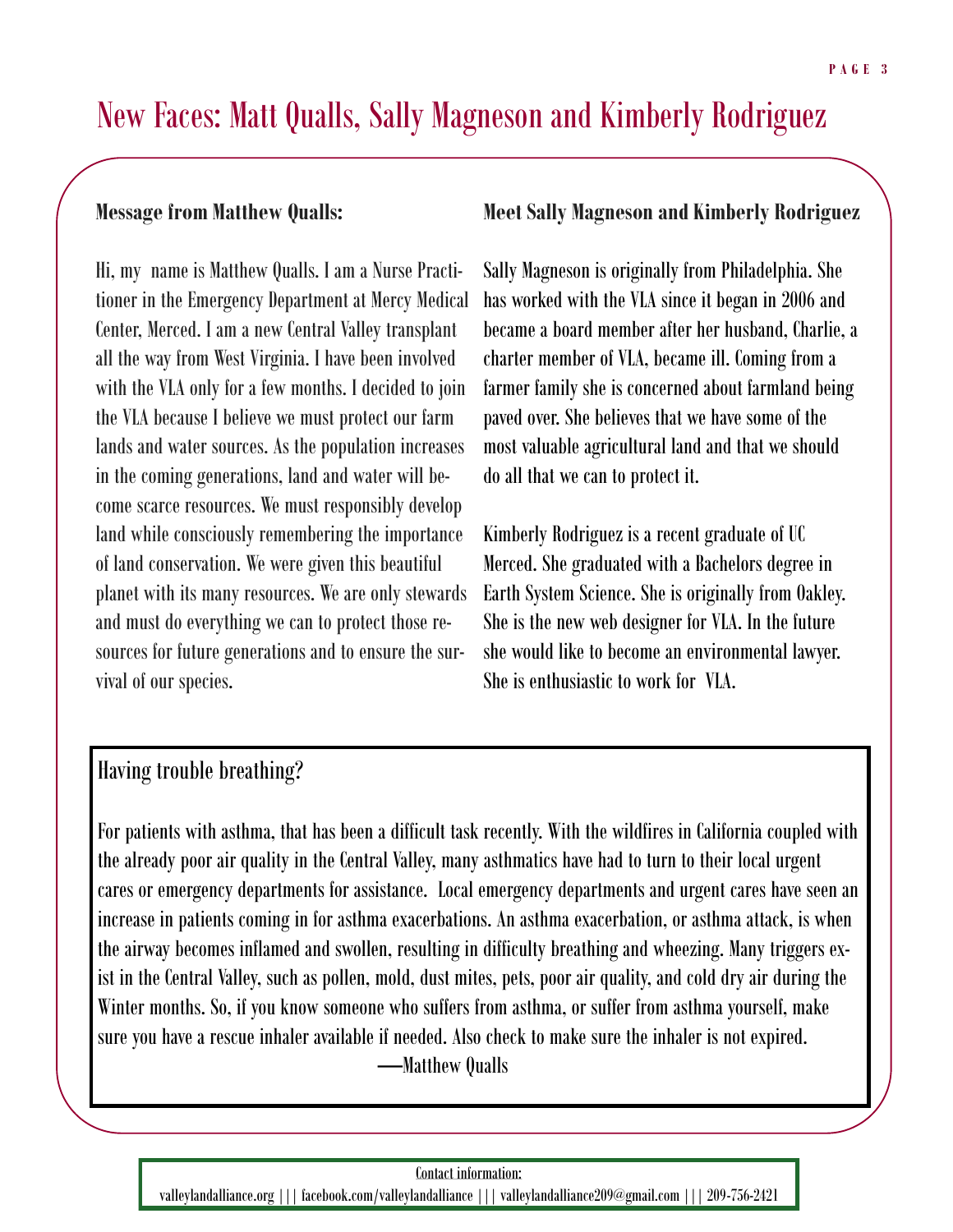

**Charlie Magneson**, 1923-2017, a founding member of the Valley Land Alliance, married Sally seventy years ago, moved to the family farm along Merced River where they raised their seven children. Charlie was also a founding member of the Community Alliance of Family farmers and a board member of the Merced County Farmland Open Space Trust which later became part of the Central Valley Farmland Trust. He will be remembered for his kind, loving and peaceful manner, his curiosity and activism on behalf of his community and the larger world, his love of nature, the Sierra and his cherished family. Charlie and his family have been very supportive of Valley Land Alliance's efforts in educating to save farmland.

# **Friends We Lost in 2017**



**John Mitchell**, 1947-2017, a long time teacher in Livingston and Palo Alto was an advocate for preserving farmland in our Central Valley and educating youth. Working closely with Valley Land Alliance for 10 years he was responsible for bringing  $\sim 100$  Palo Alto high school students to visit the Magneson dairy on the Merced River where they had fun and learned about water and saving farmland issues, organic dairy farming and the family farmers who are stewards of the land. For several years with the help of Valley Land Alliance, John organized Livingston and Palo Alto high school students to glean 6000 lbs of sweet potatoes on Nathan Mininger's fields which were then taken to the Merced Food Bank.



**Rudy Platzek,** 1930-2017, received a bachelor's degree from the University of California, Berkeley in landscape architecture and a master's degree in regional planning from the University of Michigan. Among his professional accomplishments are 11 general plans for cities and counties, more than 100 environmental impact reports and numerous other local planning projects. He has assisted in the preparation of proposed State of California legislation titled "The Central Valley Farmlands Security Act of 2006" to establish mandated regional planning and regional growth management throughout the Central Valley. This proposed State legislation has been submitted to State legislative counsel.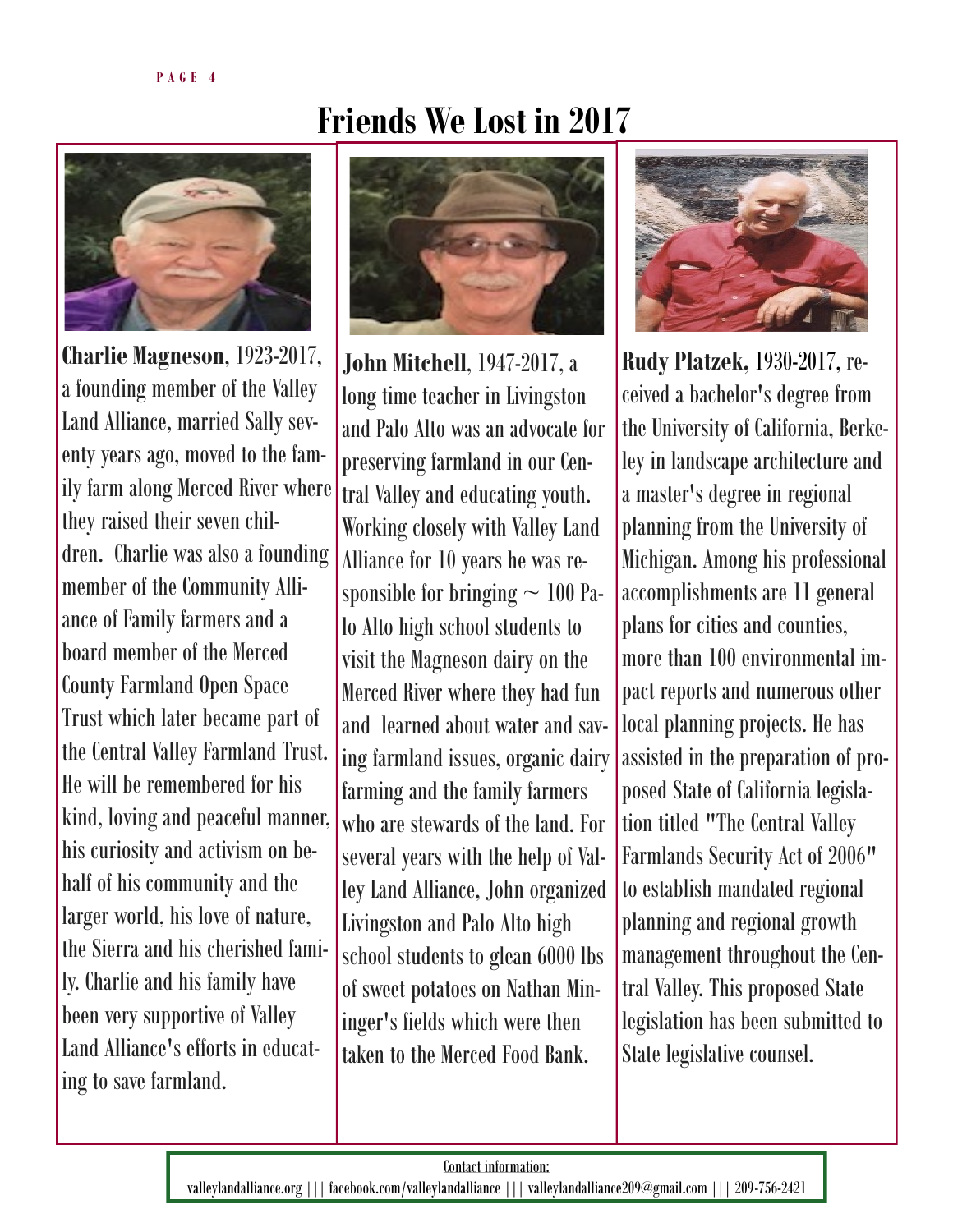### **Thank to our supporters!!**

We would like to first give a special thanks to Robby Avilla. For years Robby Avilla, past president, has updated the website with the help of her son, Dr. Ross Avilla. We are grateful for all they have done to help get our message out. The VLA would not be where it is without the hard work and dedication Robby Avilla has put in.

Valley Land Alliance is grateful for the John and Nancy Cassidy Family Foundation, an advised fund of Silicon Valley Community Foundation for their grant. VLA also wishes to thank all who have supported us with memberships and contributions which make it possible to educate many people and policy makers in our community of the importance to protect our farmland.

#### **Thank you.**

# **Sally's Secret Special Cranberry Delight**

#### Ingredients:

- 2 cups fresh or frozen cranberries
- 1/2 cup sugar
- 1/2 cup chopped pecans or walnuts
- 2 eggs
- 1 cup sugar
- 1 cup flour
- 1/2 cup butter

### Instructions:

1) Preheat oven to 325 degrees

2) Grease 9 inch pie pan, spread 2 cups fresh or frozen cranberries over bottom of pie pan

- 3) Sprinkle 1/2 cup sugar and 1/2 cup chopped pecans or walnuts on top
- 4) In bowl beat 2 eggs, 1 cup sugar, 1 cup flour and 1/2 cup melted butter
- 5) Mix well, pour over berries
- 6) Bake at 325 degrees for 50-55 minutes



Contact information: valleylandalliance.org ||| facebook.com/valleylandalliance ||| valleylandalliance209@gmail.com ||| 209-756-2421